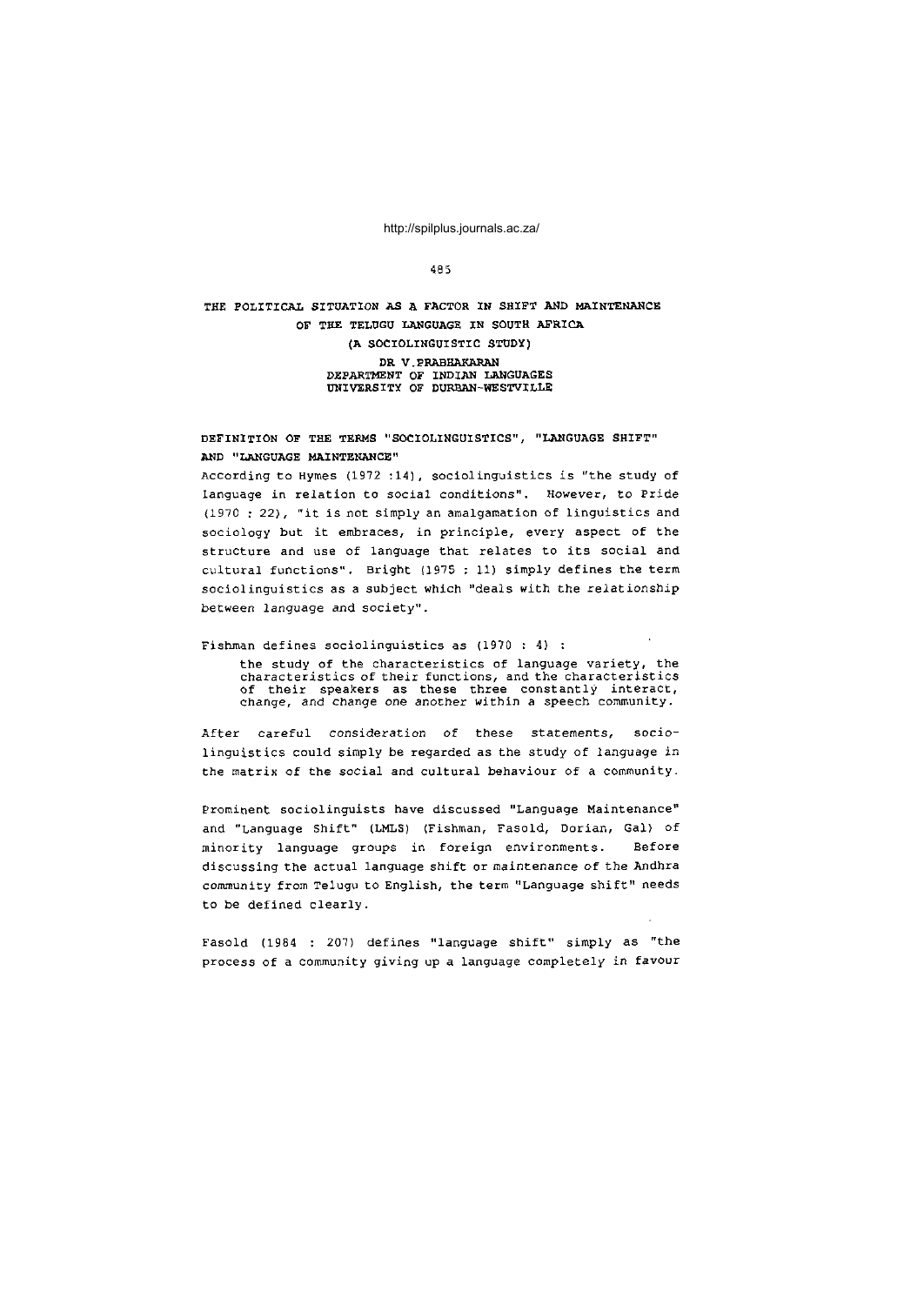4 8 6

of another one". He further states that "when the shift occurs the community has collectively chosen a new language where an  $q_{1d}$ one was used before". Similarly Weinreich (1979 : 68) defines it as "the change from the habitual use of one language to that of another" .

According to Hauptfleisch (1983 : 5) language shift should also imply not only a shift in language identity but also in the value system of a particular group. However, here it is not clear whether he meant spiritual or cultural value system. According to Fasold (1984 : 207) " Language Shift" and "Language Maintenance" are two sides of the same coin and are both "really the long-term, collective results of language choice" of a group of people. He also states that  $(1984 : 214)$  "the choice made by the members of a particular speech community, reflecting their cultural values, add up to shift or maintenance in that community".

The term "language maintenance" refers to the extent to which an individual, or a group of individuals or a whole community, as immigrants, continue to use their EMT in a foreign environment.

Although there are no specific sets of predictable causes for the language shift or maintenance of a speech community, the sociolinguists roughly group them as follows: economic changes; status; demography, and institutional support (Mesthrie : to appear in Pergamon Encyclopaedia of Language and Linguistics). However, there are many other causes underlying the shift and maintenance of the Telugu language in South Africa. In order to understand the language shift of the Telugu language, it is necessary to see such shift within the framework of sociolinguistic phenomena.

#### LANGUAGE SHIFT - A SOCIOLINGUISTIC PHENOMENON

Various sociolinguists have identified several factors that facilitate or accelerate language shift (Fishman, Fasold, Gal,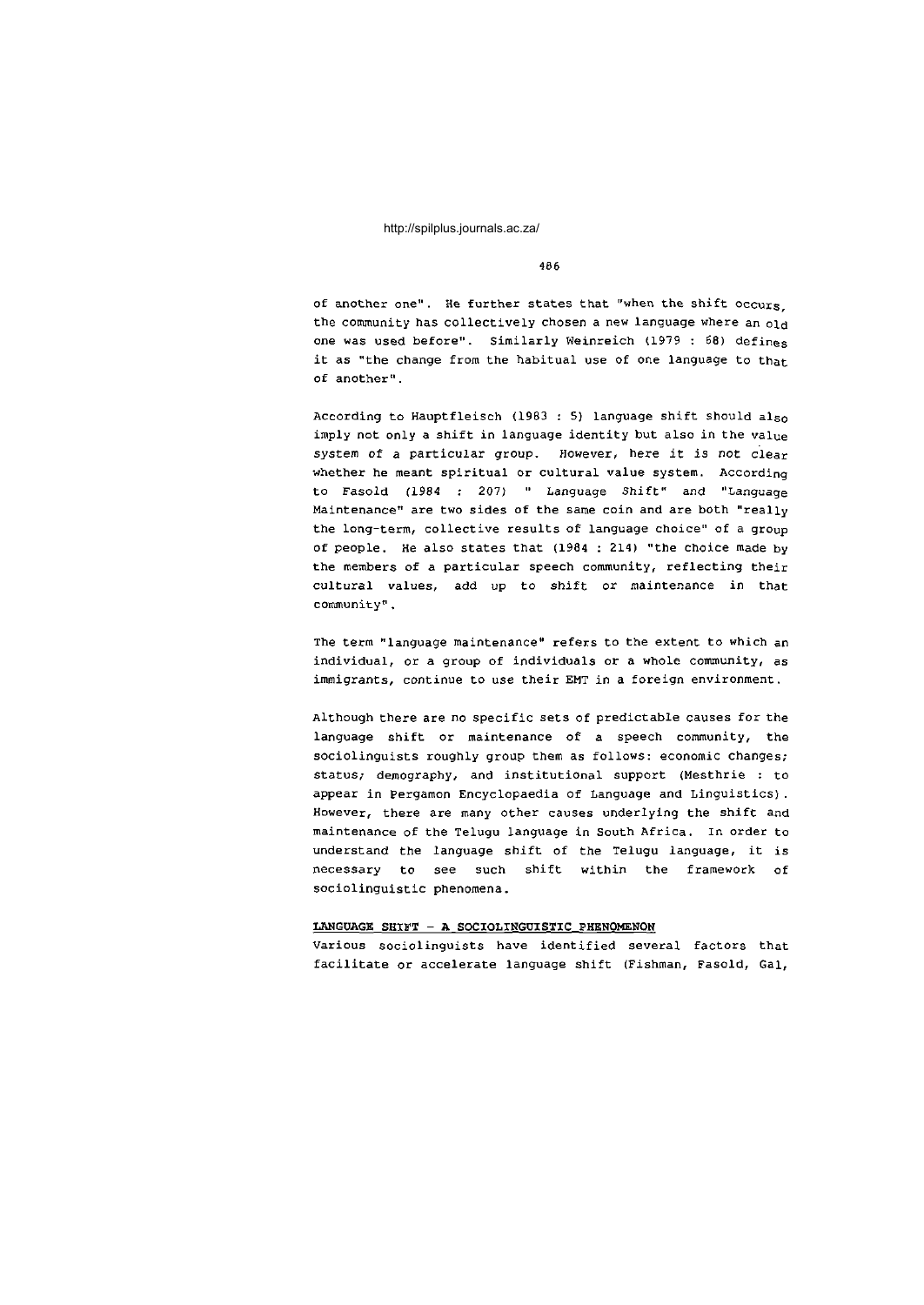## 487

Vasikile and others). Causes for language shift are always numerous and some times interrelated and varies from one situation to the other. Language shift occurs when a new language is acquired by a community with the concomitant loss of its erstwhile primary language (Mesthrie : Pergamon Encyclopaedia of Language and Linguistics). When members of a community emigrate from one place to another or from one country to another where they are exposed to a new language, which has more speakers, social status or political status than that of their own mother tongue, the people usually shift their language to the dominant language of the new environment.

Situations like military conquest, changes in the national boundary (Gal 1979 : 3) or emigration from one country to another (Fishman : 1971) can all create ethnic-linguistic minorities which are prone to language shift. Once viable and active speech communities when deprived of their traditional land, resettle in new land (such as the Norwegians in the United States) with other groups who might not always share their same language (unlike Srilankan Tamils settled in Tamilnadu, India) as minority groups. These minority groups, lacking political and economic power or a separate identity of their own, often undergo language shift.

However, according to Gal (1979 : 3), language shift sometimes does not occur in an immigrant situation. It seems that she does not agree with the general idea that language shift occurs because of factors such as urbanization, industrialization, loss of isolation and above all the end of group identity because she states that the language shift still occurs even with 'group identity' or 'group loyalty'. She argues that the process of language shift should be seen within the framework of linguistic variation (Gal  $1979:3$ ).

Thompson states (1974 : 58) that the immigrants' mother tongue disappears because "they do not transfer it from one generation to the next". For example, it is natural in the United States,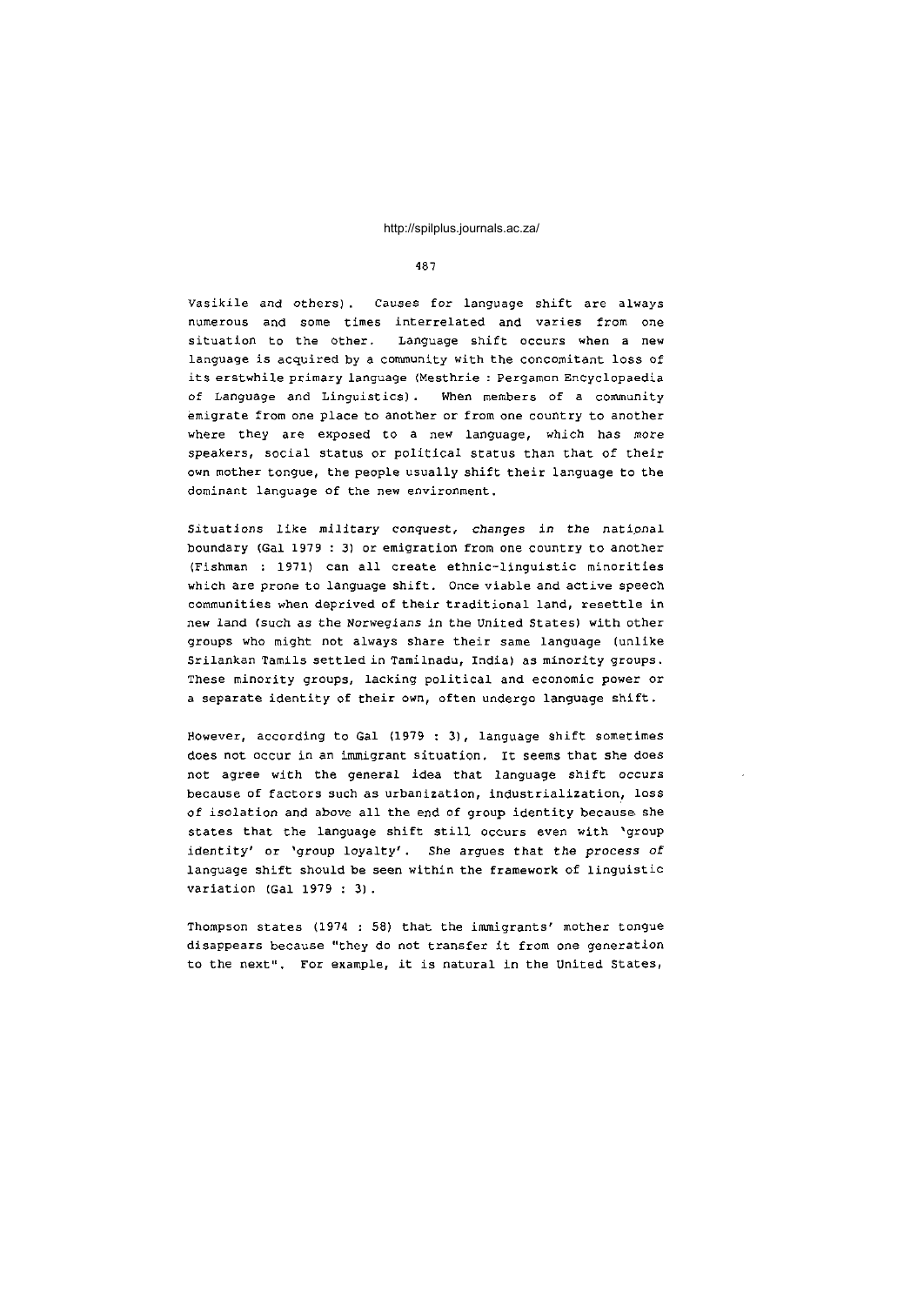4 8 8

Australia, and Canada for English to become the mother tongue (MT) for the descendants of immigrants in a matter of a few generations (Lieberson and Curry 1971 : 134).

To conclude, language shift denotes that the main language of the place or country where the immigrants settled permanently exerts a decisive influence on the immigrants' mother tongue. This language shift, however, occurs only in a minority language group like the Andhras in South Africa. Telugu, with its sixty million speakers in India (1990 census), is a minority language in South Africa not only because of the small population of the Andhra community, but also because of the government policy towards the Indian languages in South Africa.

## THE POLITICAL SITUATION IN SOUTH AFRICA AS A FACTOR IN LANGUAGE **SHIFT**

# 1. THE POLITICAL SANCTIONS INSTITUTED BY INDIA AGAINST SOUTH **AFRICA**

The political situation in South Africa after the Second World War also contributed to the erosion of the Telugu language locally. Various oppressive laws were enacted to suppress the Indians in South Africa.

The Indian.Government, which gained its independence from the British yoke in 1947, took up the matter of the segregation of the Indians, along with the issue of the ill-treatment of Indians in South Africa, with the United Nations Organizations (U.N.O) and openly opposed South African political discriminations. The Smuts Government (1939-1948) refused to comply with the directions given by the U.N.O and walked out of the U.N.O.

With the National Party coming to power in South Africa in 1948 a new, much-hated and widely opposed system of segregation called "Apartheid" was introduced in the Union of South Africa. This was meant to segregate the so called non-whites from the whites. Then India, along with the Afro-Asian Bloc, strongly condemned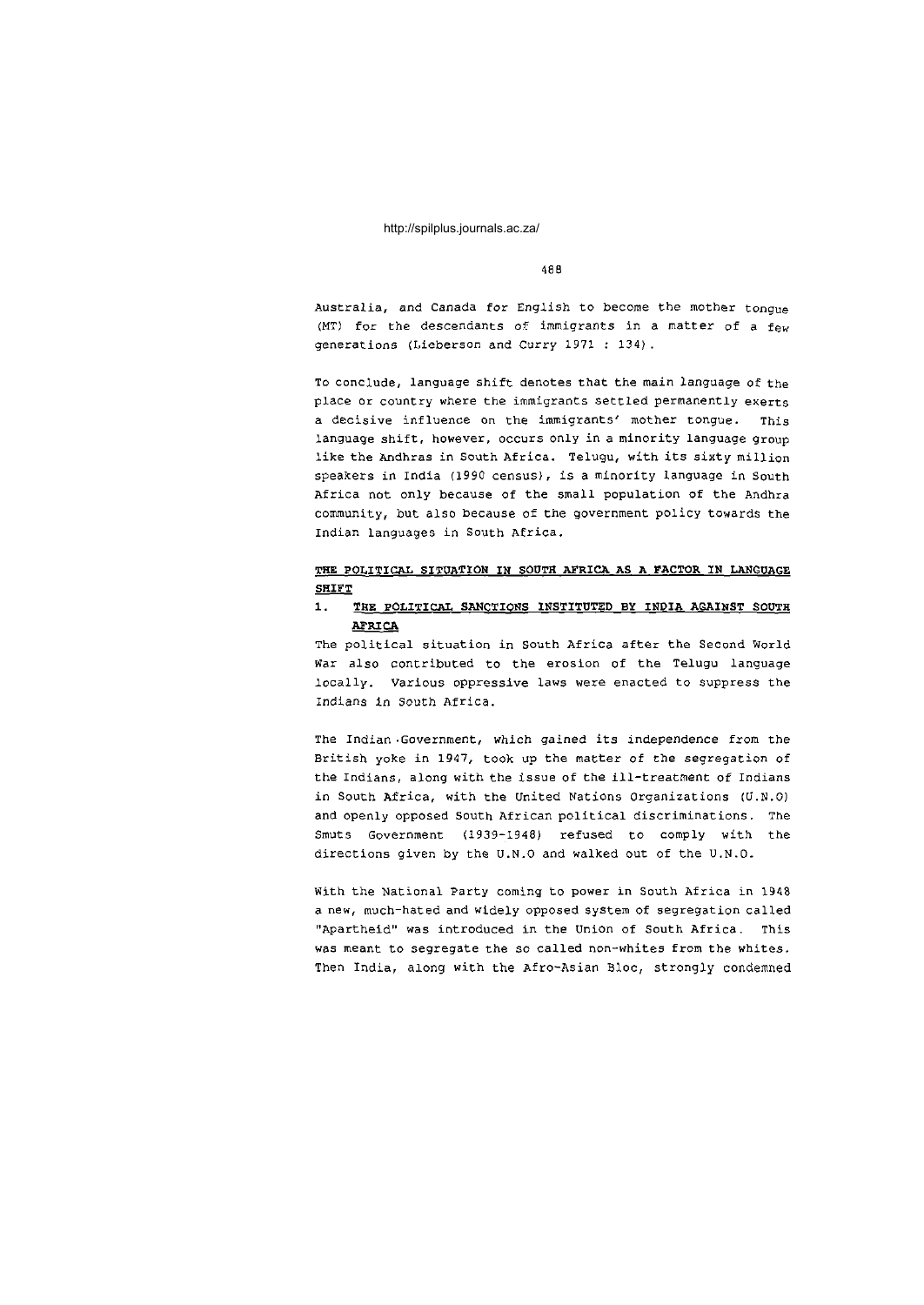489

the Apartheid system of the South African Government. In order to demonstrate its opposition to the unjust political situation in South Africa, the Indian Government imposed political, economic and cultural boycotts against the South African Government in 1948. From 1948 up to the present (1991) the Indian Government has maintained its trade, as well as cultural boycotts against South Africa very rigorously.

The intention of the Indian Government in imposing this boycott against South Africa, is not to punish the Indians in South Africa but to help the millions of South Africans by bringing pressure on the White Government to remove the various Apartheid laws. However, the Indians in South Africa suffered religioculturally because of the ban on Indian trade with South Africa, and Indian goods did not flow freely into the South African market. Religious items like various Pooja materials, religious books, and other religious literature were not imported to South Africa. Similarly, the importation of the priests and teachers ceased .

Cultural items such as sarees, Indian male dress such as Dhoti and Turbans, language books, language audio-visual tapes, films, literature and others were not exported to South Africa.

The injecting of new blood into the community by marital alliance was stopped because both the Indian and South African Governments did not permit Indians to enter South Africa. Many Andhra brides who were married to South African Andhras had problems in joining their grooms soon after their marriage because of the visa problems created by both Indian and South African Governments. The community became hesitant to bring brides from India because of the visa problem.

The importation of teachers, which was common before 1945, was completely stopped because of the sanctions imposed by the Indian Government. Those who were able to come to South Africa from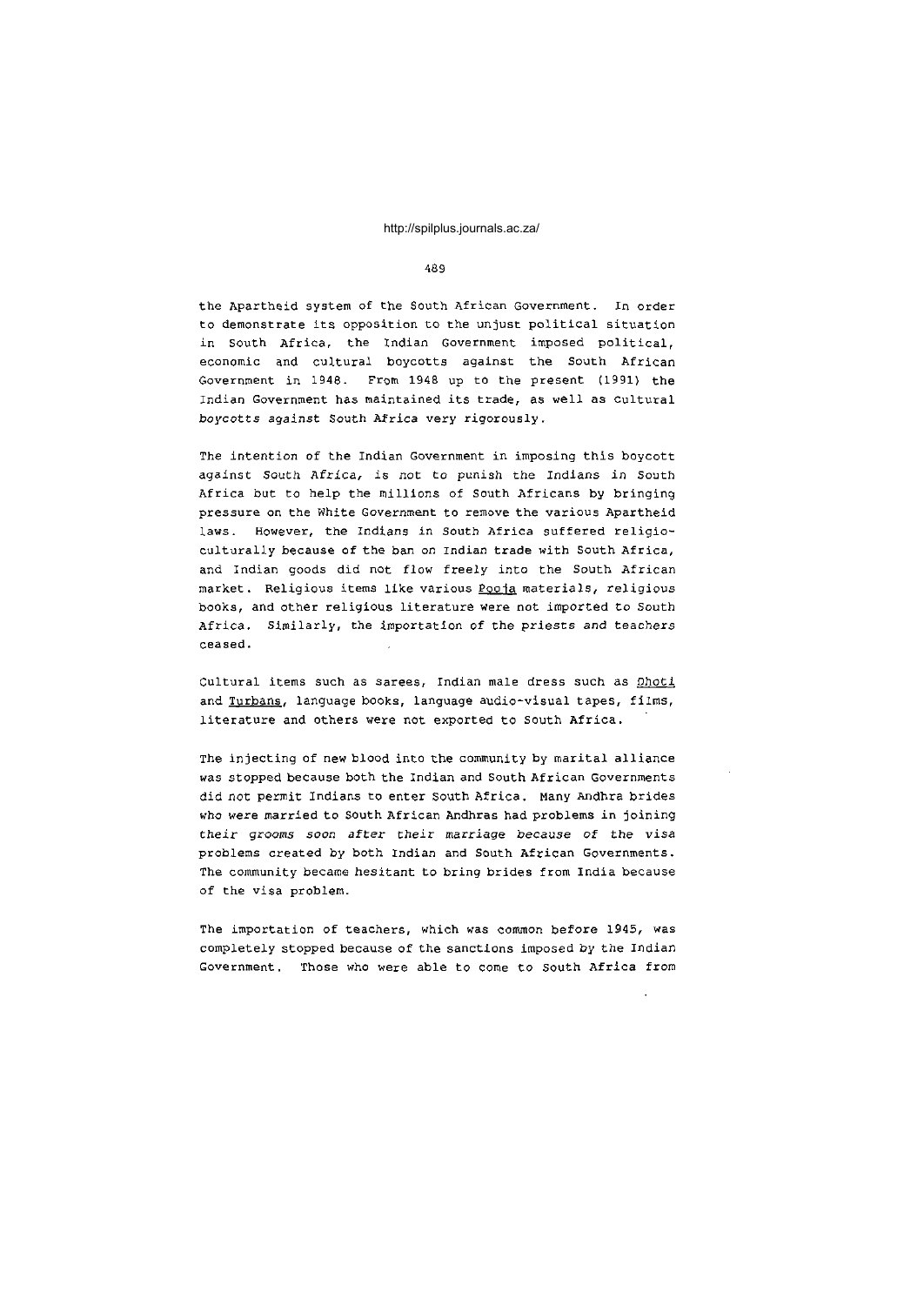4 9 0

India were given only a temporary visa, which could be later extended by the South African Government, because of the political tensions between India and South Africa.

Because of these sanctions the Andhra Community was also adversely affected. After the death of Pandit Varadacharyulu, the only qualified Telugu teacher brought from India, the University of Durban-Westville could not obtain the services of any qualified lecturers from India to teach Telugu. Also, the Andhras were unable to bring academics or any "Andhra Celebrities" to South Africa after the imposition of sanctions by the Indian Government.

# **2. THE GROUP AREAS ACT ENACTED BY THE SOUTH AFRICAN GOVERNMENT**

Between the years 1860 to 1950, the Indian community in South Africa were well settled, being firmly established economically, and religio-culturally. At the time of their arrival in South Africa, most of the Andhras had settled according to their castes and near to other linguistic groups, and thus created close-knit socio-cultural units. For example, the Puntans Hill pioneer Andhra settlers were mostly the Gavaras. The Andhras established their religious and cultural institutions, Patasalas, and schools .

The "Ghetto Act" (1947) passed by the Smuts Government and the "Group Areas Act" (1950), passed by the Malan Government both had very serious effects on the Indian community. The "Ghetto Act was intended to place the Indians into confined areas in every town and village and, since they had no vote, to allow them to stagnate in the neglected 'ghettoes'" (Singh, J.N - Sunday Tribune : March 1991).

The Group Areas Acts, Act 41 of 1950 and Act 77 of 1957, uprooted and dismantled the well-established Indian community. A Group Areas Board was appointed to report to the Government on the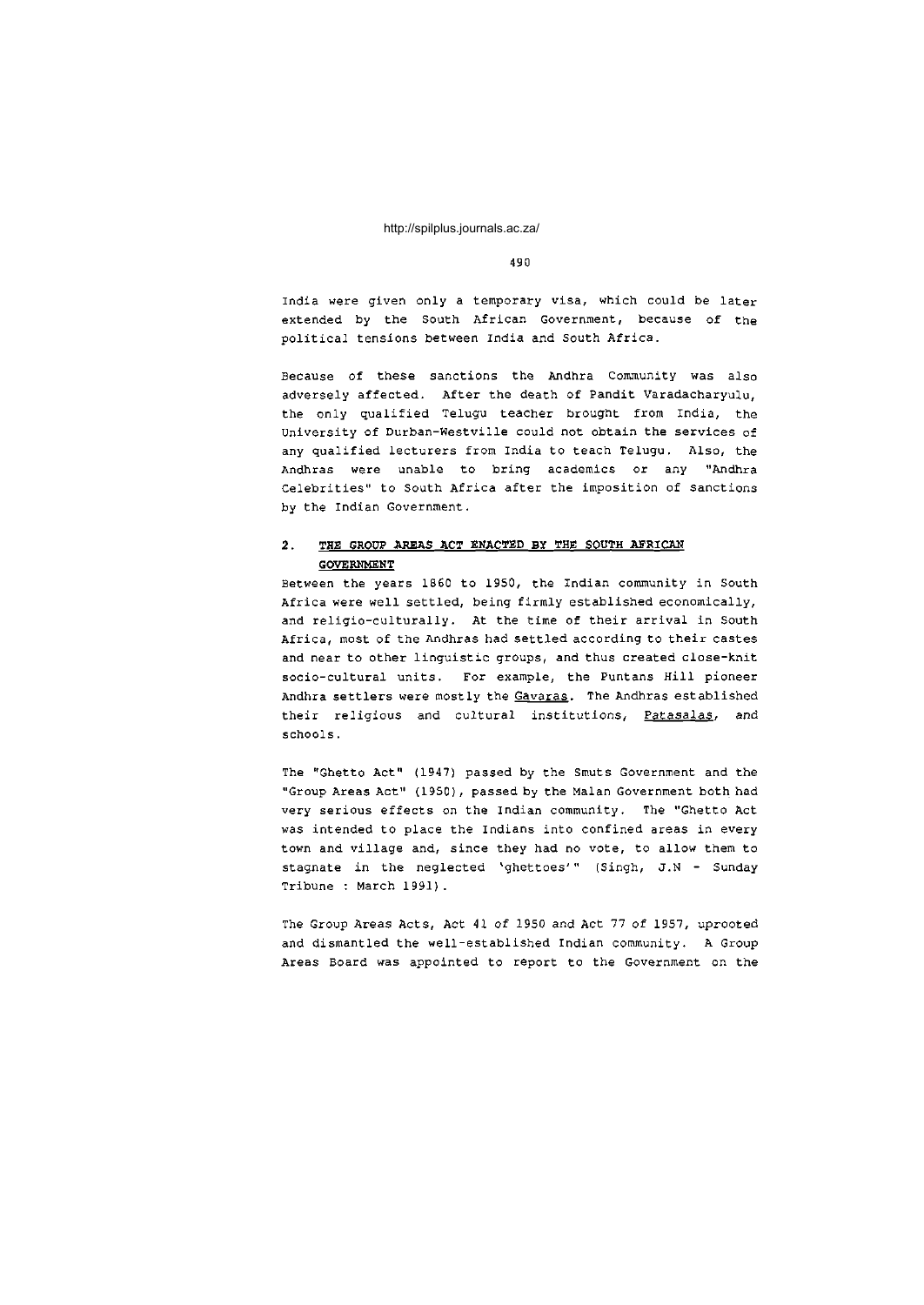4 91

allocation of full group areas in the various towns and villages for members of different racial groups (Horrell 1963 : 24). This Act had two aspects of segregation for the Indians. Firstly, by the Pegging Act of 1943 (Trading and Occupation of Land Act) the forerunner of the Group Areas Act, land demarcation occurred and the Indians were prohibited from buying land outside the socalled "Indian area". The second aspect of this Act was that the Indians were asked to vacate the areas where they had settled which they had developed well over the previous ninety years.

The Indians living in areas like Sydenham, Mayville, Sherwood, Cato Manor, Rossburgh, Riverside, Bellair, Hillary and Rosebank were given between one to three months' notice to vacate these areas. The Andhras were living in small pockets in these areas. However, the strong Andhra settlements in areas like Sea View, Stella Hill, Clairwood and Puntans Hill were also severely affected, as these were declared "White Areas". Of those, the Puntans Hill area was less adversely affected than the others.

According to Singh (Sunday Tribune:1991) the principle behind this law was "to make the conditions under which Indians lived so unbearable that they would leave South Africa". The entire country was demarcated as White, Coloured, Indian and Black areas. All the central, industrialised, urban and well-developed areas were declared white and coloured areas, while the hilly, barren, under-developed areas were allocated to Indians and Blacks .

In most cases the Andhras (Indians) were given one month's notice to vacate their large ancestral homes and given small, new houses in the areas like Chatsworth and Phoenix as compensation. The compensation paid for the homes taken from the Indians was very low, and they were actually compelled to accept whatever compensation was offered. Horrell (1963 : 27) adopted the view that those subjected to forced removal often benefitted, because "housing schemes are provided for people in the lower income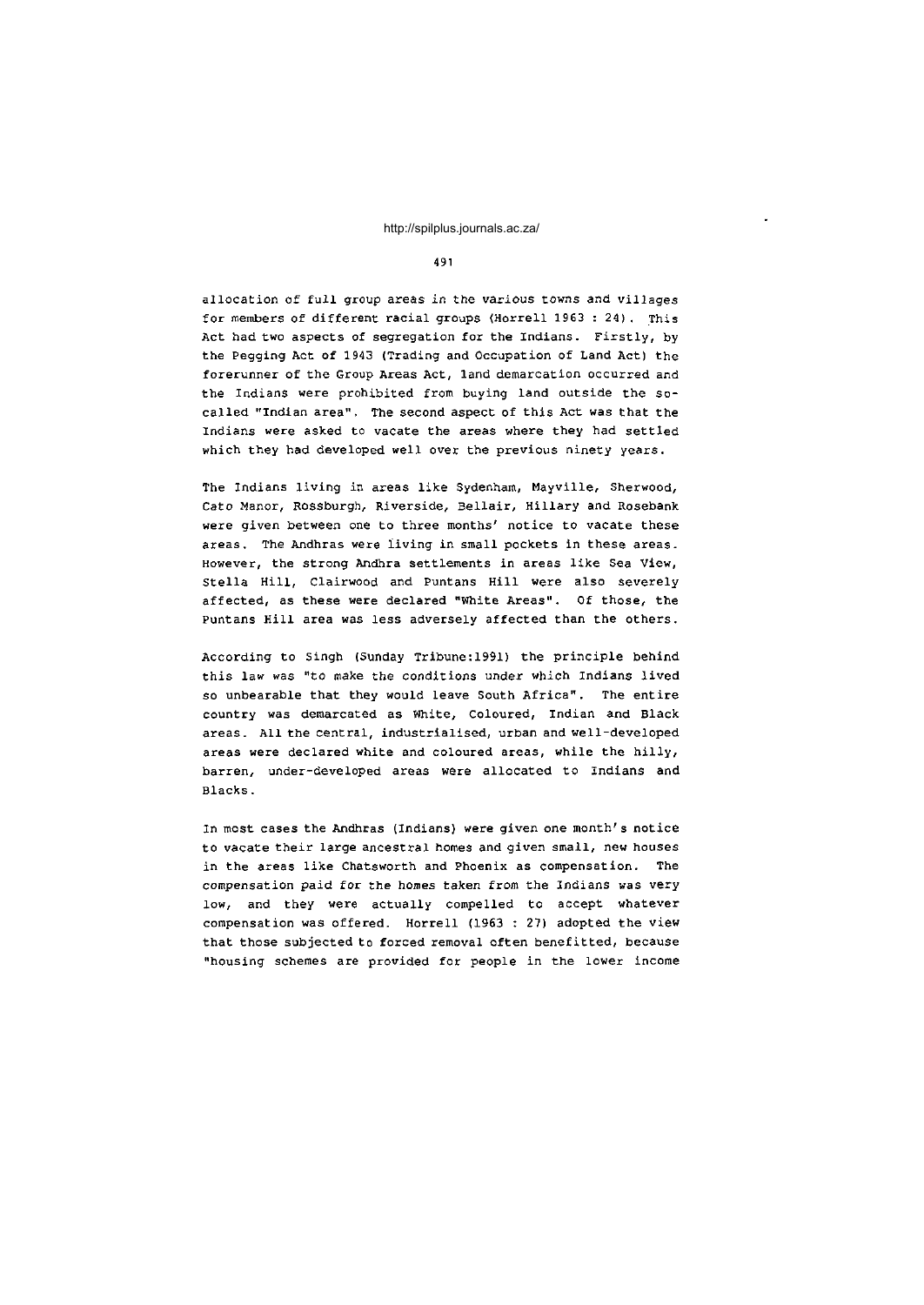4 9 2

groups, often of better quality than the accommodation they had occupied" .

However, according to Schlemmer  $(1967 : 19)$ :

the properties are usually valued long before the families are required to move. In some cases market values of<br>properties presently being vacated were assigned as long<br>ago as 1958. The owners are therefore paid out at prices far below what the current market values would be if they were able to sell to other Indians.

His statement corroborates the writer's views on compensation. Similarly, the experience of some Andhras who recall how their families were uprooted by the Group Areas Act supports the writer's views.

This uprooting also affected the Telugu patasalas (vernacular schools) of the Andhra community. Naidoo (Interview : Naidoo, P : 1991), who was a resident at Bellair before the Group Areas Act, states that her family was also uprooted and forced to live in Chatsworth. She narrates her experience of how she used to attend the Telugu patasala in Bellair along with thirty other Andhras and how that school was shut down because of the dismantling effects of the Group Areas Act. Similarly, the Pathmajurani Andhra Sabha patasala, which had more than 250 students at one stage, was forced to close due to the dispersal of the Andhras from the Clairwood area. The Stella Hill Andhra patasala and the Sea View Andhra patasala were also closed due to the uprooting of the Andhra community by the Group Areas Act.

The Andhras, being the lowest income group amongst the Indians in South Africa (Kuper 1960 : 60), did not have enough funds to rebuild or extend their new homes. According to the 1951 census the per capita income of the Andhras was  $\pounds$  33.25 and the Annual mean Income was £ 144.95. Since they were unable to rebuild their own homes, they could not think of building or organising new patasalas, cultural centres or temples in their new areas.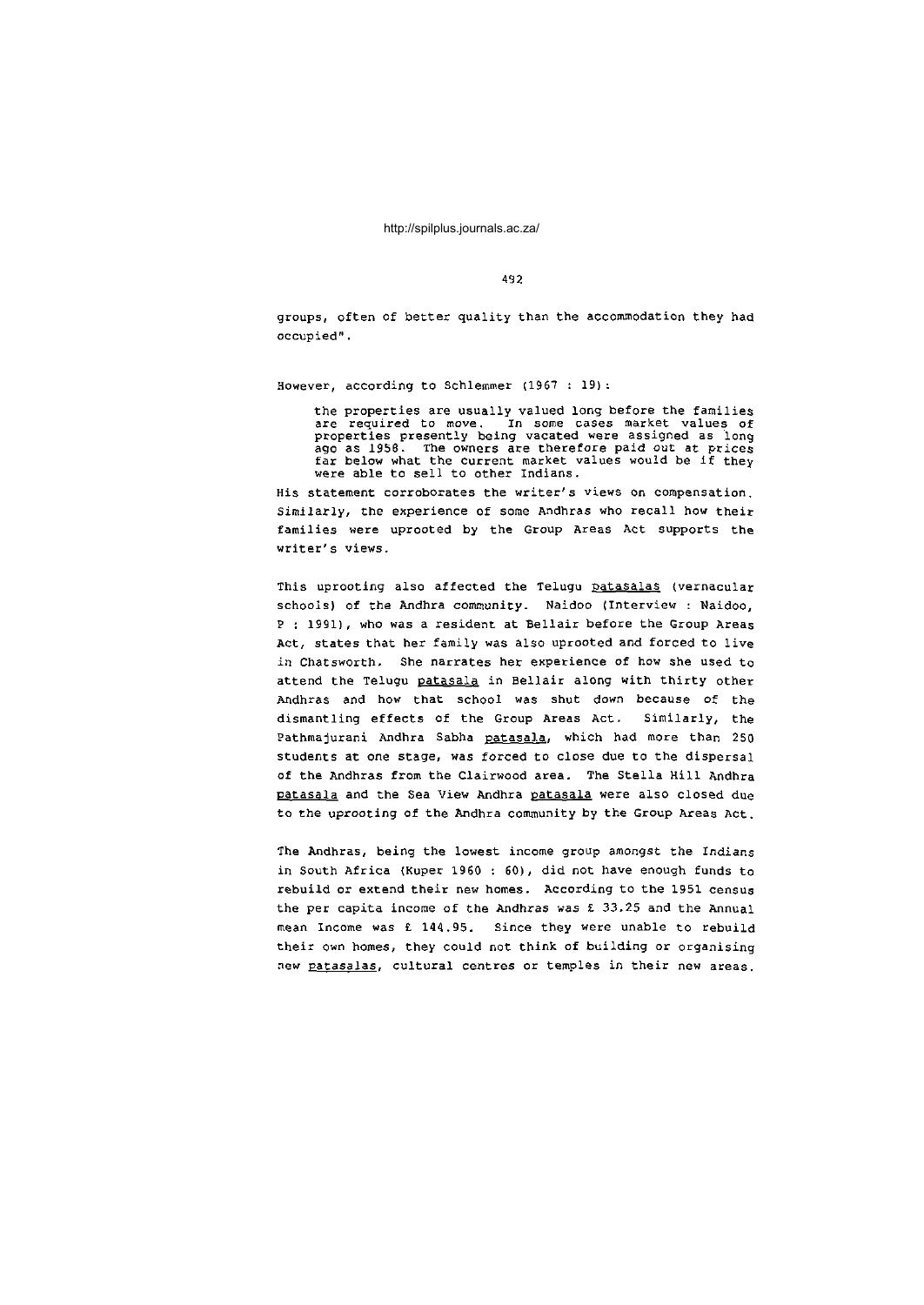## 493

It took at least another twenty years to accomplish the rebuilding or developing their own homes and institutions in Chatsworth, Phoenix, Mobeni Heights and Umhlatuzana Township. During these twenty years of re-settlement the language efficiency of the Andhras deteriorated because of the new unexpected problems created by the Group Areas Act.

Many Indians claim that they were arguably the most severely affected race group because no other group was subjected to the disruption caused by the Group Areas Act in the manner that the Indians were, in the sense that they were compelled to leave religio-culturally well established areas for new areas which were not of their choice. However, this claim is debatable because many Africans feel the same way.

When the government allocated homes to the Indians no efforts were made to resettle people. There were no attempts to preserve or co-locate established groups and communities. This disregard for social units produced alienation and the disintegration of group identity. As Chetty (Interview : Chetty, R : 1991) states, if offered a choice, the Andhras would have chosen an Andhra as a neighbour wherever possible. However, this choice was denied them .

## **BREAKDOWN OF THE JOINT FAMILY SYSTEM AS A RESULT OF THE GROUP AREA S AC T**

One of the common features of Hindu Andhras in India is the maintenance of a joint family system (UmmadiKutumbamu). The immigrant Andhras, like other Indians in South Africa, maintained a joint family system for many decades. The joint family system traditionally means a family consisting of a male head, his wife, unmarried younger brothers, sisters and children, married sons and daughters-in-law and grand children. In such families, naturally, the grand children are more exposed to their MT due to their continuous interaction with the various members, and follow their religio-cultural traits.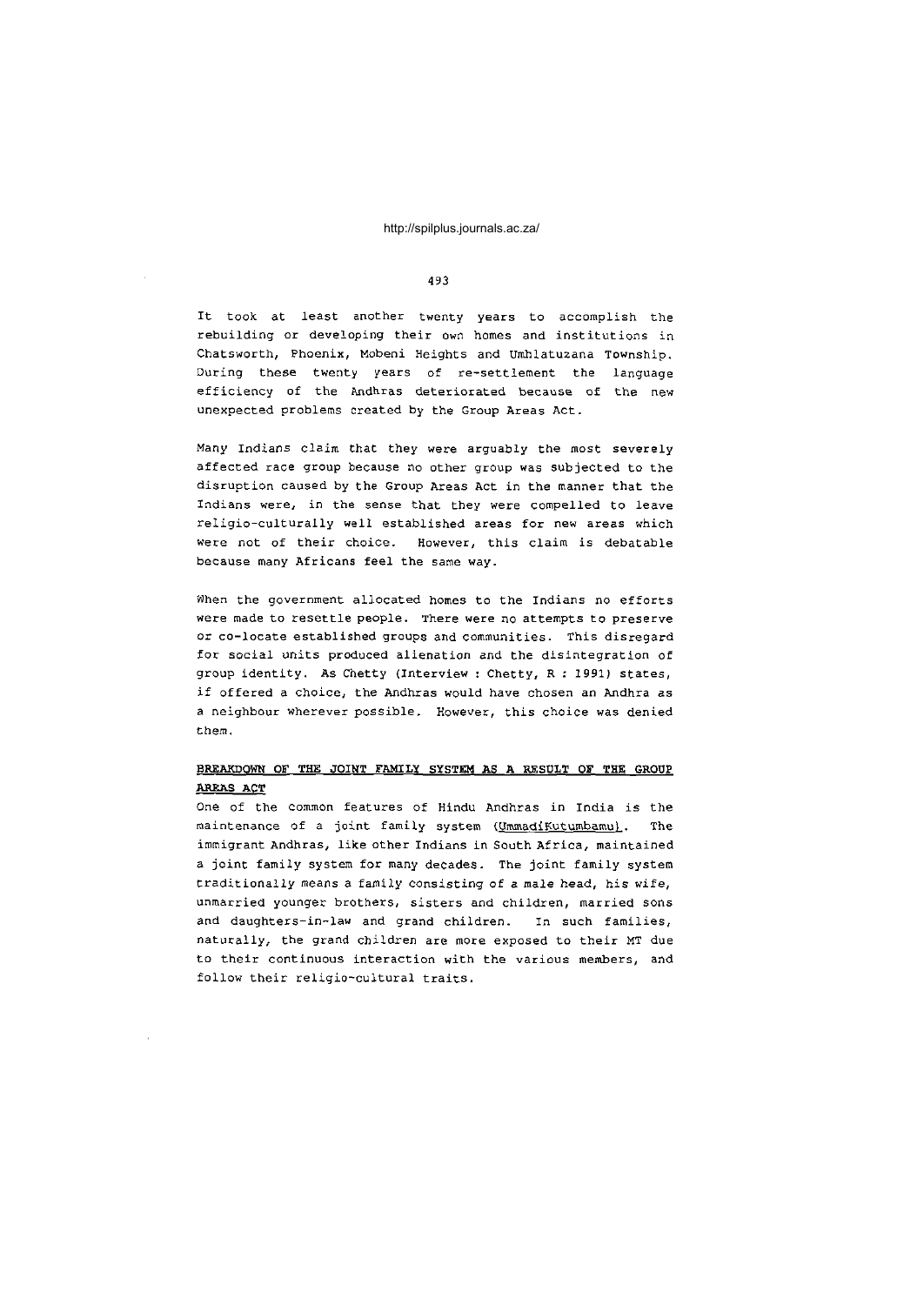## 4 9 4

However, in the South African Indian context, several factors both internally and externally, influenced the breakdown of the joint family system. External forces such as the socio-political and economic situation in South Africa have undermined the traditional joint family system. Internally, the present younger generation Andhras, influenced by various reasons, preferred the nuclear family system to a joint family system.

#### According to Schlemmer (1967:20):

The process of resettlement of Indian families in Municipal housing schemes has serious implications for these traditional ways of life. It is obvious from the description of the municipal houses that they are intended as single family residence only..... it seems likely that the new housing patterns will hasten the change in the Indian middle-class family from the extended to the Western "nuclear family" pattern .

The small "match-box" homes provided by the Government indirectly led to the breakdown of the joint family system. The Andhras, who used to live in a joint family system, were, due to the Group Areas Act, forced to leave their parents upon marriage. Thus, the grandchildren were deprived of their chance to learn their mother tongue from the older generation.

The response given to the question "Do you think that the Group Areas Act has militated against the preservation of the Telugu language and Andhra culture in South Africa?", is tabled below.

## **TABLE 1**

**DO XOU THINK THAT THE GROtJP AREAS ACT HAS MILITATED AGAINST THE**  PRESERVATION OF THE TELUGU LANGUAGE AND ANDHRA CULTURE IN SOUTH **AFRICA?** 

| D.N.A | YES | NO.   | TOTAL |
|-------|-----|-------|-------|
| 24.7% | 50% | 25.3% | 1008  |

 $D.N.A = Did not answer$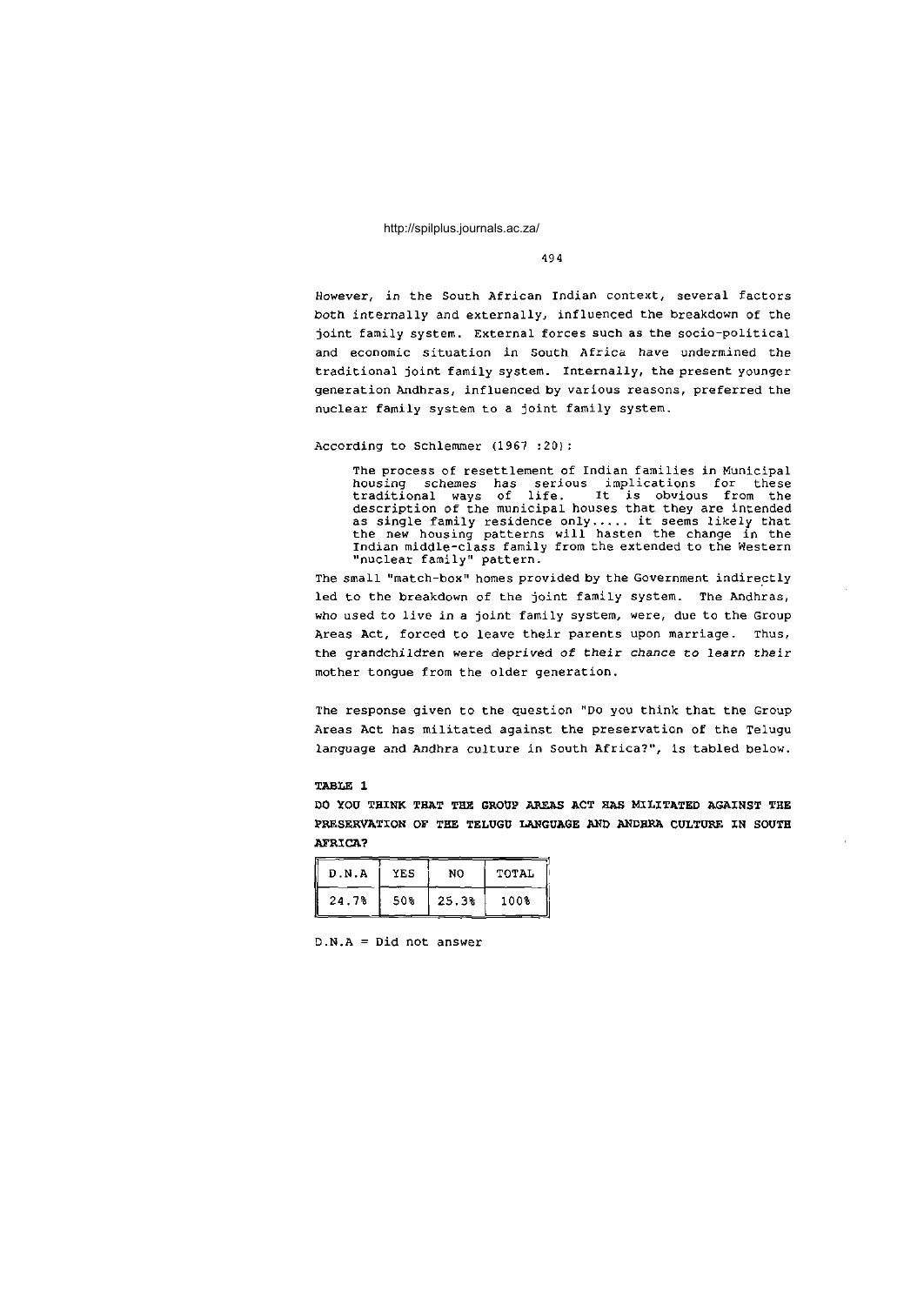#### 4 9 5

This table shows that 50% of the Andhras responded positively to the question, 24.7% did not answer, probably because they are not certain and only 25.3% replied negatively. The responses of  $50\%$ of the Andhras indicate that they believe that the Group Areas Act has affected the maintenance of the Telugu language and Andhra culture in South Africa. Thus, it can be concluded that the political situation in South Africa to some extent eroded the Telugu language and Andhra Culture.

The response given to the question "do you think that the breakdown of the joint family system has influenced the erosion of the Telugu language and Andhra culture in South Africa?" is tabled below.

#### **TABLE 2**

**DO YOU THINK THAT THE BREAKDOWN OP JOINT FAMILY SYSTEM HAS INFLUENCED THE EROSION OF THE TELUGU LANGUAGE IN SOUTH AFRICA?** 

| D.N.A | YES   | NO    | TOTAL |  |
|-------|-------|-------|-------|--|
| 38.4% | 44.5% | 17.1% | 100%  |  |

This table shows that 44.5% of the respondents agree, 38.4% did not answer because they are uncertain, and only 17.1% of the respondents think that the breakdown of the joint family system did not affect the erosion of the language and culture in South Africa .

During empirical research some Andhras stated that the joint family system is not important in preserving the Indian languages and Indian culture and state that language erosion is not caused by the breakdown of the joint family system in South Africa.

However, sociolinguistic research shows that language maintenance is achieved through the joint family system where the adult members of the family communicate with children in the EMT and insist that they maintain their language and culture. Once the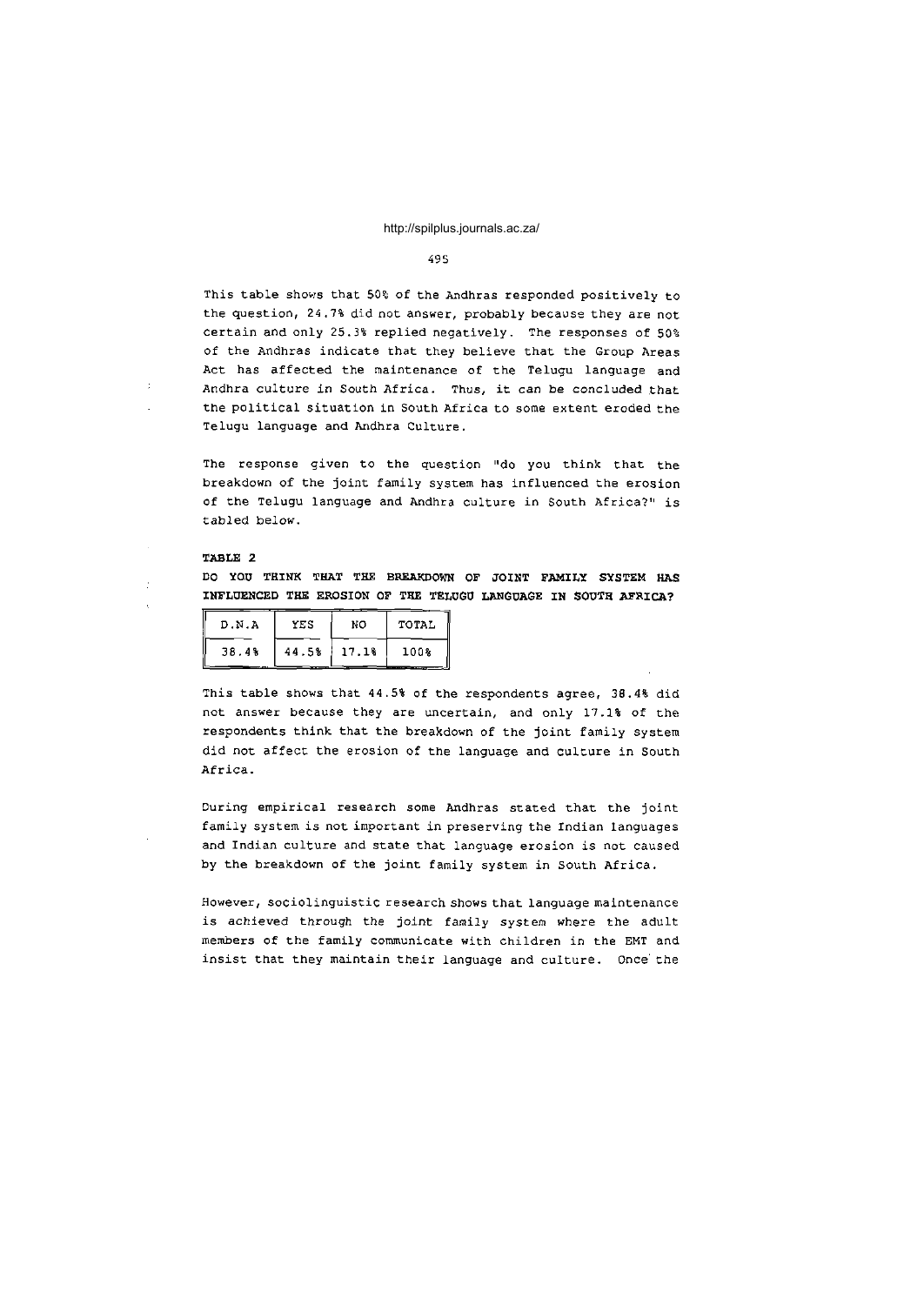#### 4 9 6

extended Andhra families were disrupted and the members dispersed, the younger generation did not have the opportunity to communicate regularly in Telugu with the elder family members and were thus deprived of their chance to learn their EMT in their own family environment.

The Telugu language is the language of the minority of the Indians in South Africa, hence one expects it to be an obsolescent language because of some of the reasons mentioned above. However, Telugu is not obsolete in South Africa although it has eroded considerably,

There are some families who use Telugu as a medium of communication in their homes. There are people who can express themselves eloquently in the Telugu language. There are some Andhras, who, when angry, "can scold or curse in Telugu". There are still some Andhras who can recite from the Telugu Ramayanam, Telugu Bible, Sumathi Satakam, Vemana Satakam, Krishna Satakam, and there are some who can "spin various riddles" in Telugu and challenge others. There are some young Andhras, who, though unable to speak the language, learnt or are learning how to read and write Telugu. Even though the Telugu language has changed (Language Change) through its contact with various other languages, it still remains Telugu, tinged with a South African "flavour " .

Having been brought to South Africa by the Andhras over one hundred and thirty years ago, and being a minority language in South Africa with limited cultural contacts with the Indian subcontinent, how did the Telugu language, like the other Indian languages, survive in South Africa?

The chief factor governing the maintenance of the Telugu language is the "language loyalty" demonstrated by a small group of "custodians", and their efforts in keeping the language alive. There are various other factors which exerted a positive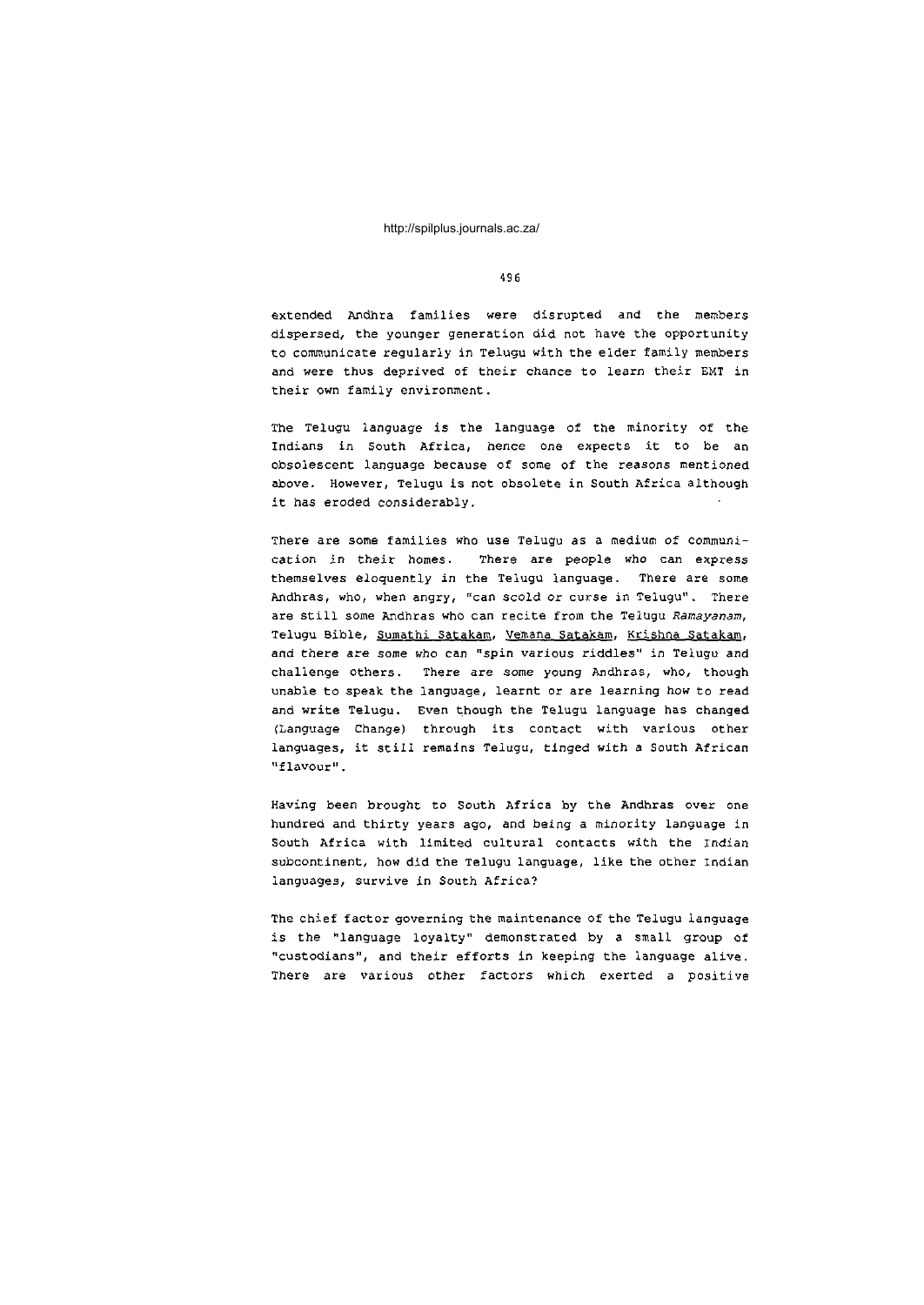#### 4 9 7

 $\mathbf{I}$ 

influence on the maintenance of the Telugu language in South Africa .

We can conclude here that the case of the immigrant Andhras in the South African situation may be an exception to the common norm where, by the second generation, the immigrants are absorbed by the dominant host culture; resulting in language and cultural shift (Pandit, 1972 : 89). After 1985 the case of the Andhras in South Africa displays an upward swing in their interest towards the retention of their EMT and the researcher, as an outsider, contends that this may be attributed to the "Apartheid" laws enacted by the Government of South Africa and to the political situation in South Africa.

The Apartheid system, though politically undesirable, indirectly prevented the Indians (which includes the Andhras) from merging with the dominant African culture and politically dominant western culture. The writer feels that due to Apartheid, the Andhras, along with other Indians, could not socially identify with the whites despite having adopted English. They remained members of a minority group viz. Indian group. Although it looks unbelievable, it means that Apartheid to some extent contributed to the maintenance of the Telugu language and Andhra culture in South Africa.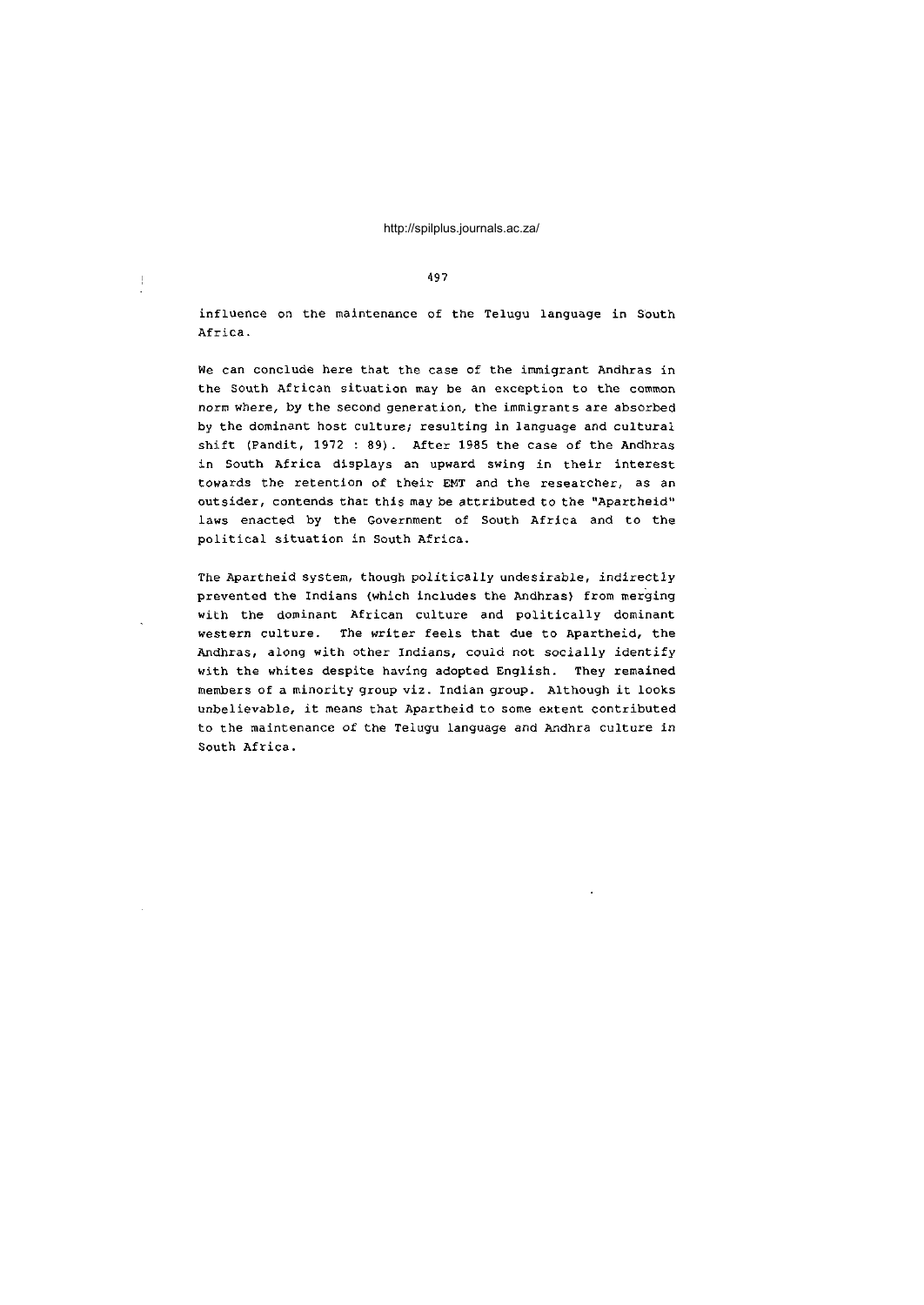# 498

# **REFERENCE**

| Bright, W (ed)                    | Sociolinquistics, The Haque, Mouton, 1975.                                                                                                                                             |  |  |  |  |
|-----------------------------------|----------------------------------------------------------------------------------------------------------------------------------------------------------------------------------------|--|--|--|--|
| Fasold, R                         | Language Maintenance and Shift- The<br>Sociolinguistics of Society, England, Basil<br>Blackwell Inc, 1984.                                                                             |  |  |  |  |
| Fishman, J.A                      | Readings in the Sociology of Language, The<br>Haque, Mouton, 1970.                                                                                                                     |  |  |  |  |
|                                   | The Sociology of Language: An Inter-<br>disciplinary Social Science Approach in :<br>Advances in the Sociology of Language 1, The<br>Hague, Mouton, 1971.                              |  |  |  |  |
| Gal, S                            | Language Shift - Social Determinants of<br>Linquistic change in Bilinqual Austria, New<br>York, Academic Press, 1979.                                                                  |  |  |  |  |
| Hauptfleisch, T                   | Language Loyalty and Language Shift : some<br>trends among White adults in urban areas,<br>Pretoria, Human Research Council, 1983.                                                     |  |  |  |  |
| Horrell, M                        | Legistation and Race Relations,<br>Johannesburg, SAIRR, 1963.                                                                                                                          |  |  |  |  |
| Kuper, Hilda                      | Indian People in Natal, Pietermaritzburg,<br>Natal Universtiy Press, 1960.                                                                                                             |  |  |  |  |
| Lieberson, S and<br>Curry, T.J    | Lanquage Shift in the United States :<br>some demographic cues, in : International<br>Migration Review 5, N.Y, 1971.                                                                   |  |  |  |  |
| Mesthrie, R                       | Language Maintenance, Shift and Death:<br>To appear in Pargamon Encyclopaedia of<br>Language and Linguistics.                                                                          |  |  |  |  |
| Pandit, P.B                       | Language in a Plural Society, Delhi, Dev Raj<br>Ganna Memorial Committees, 1977.                                                                                                       |  |  |  |  |
| Pride, J.B and<br>Holmes, J (eds) | Sociolinquistics, New Horizons in<br>Linguistics, England, Penguin Books Ltd,<br>1970.                                                                                                 |  |  |  |  |
| Schlemmer, L                      | The Resettlement of Indian Communities in<br>Durban and some Economic, Social and<br>Cultural Effects on the Indian Community, in<br>The Indian South African, Durban, SAIRR,<br>1967. |  |  |  |  |

 $\sim$   $\lambda$